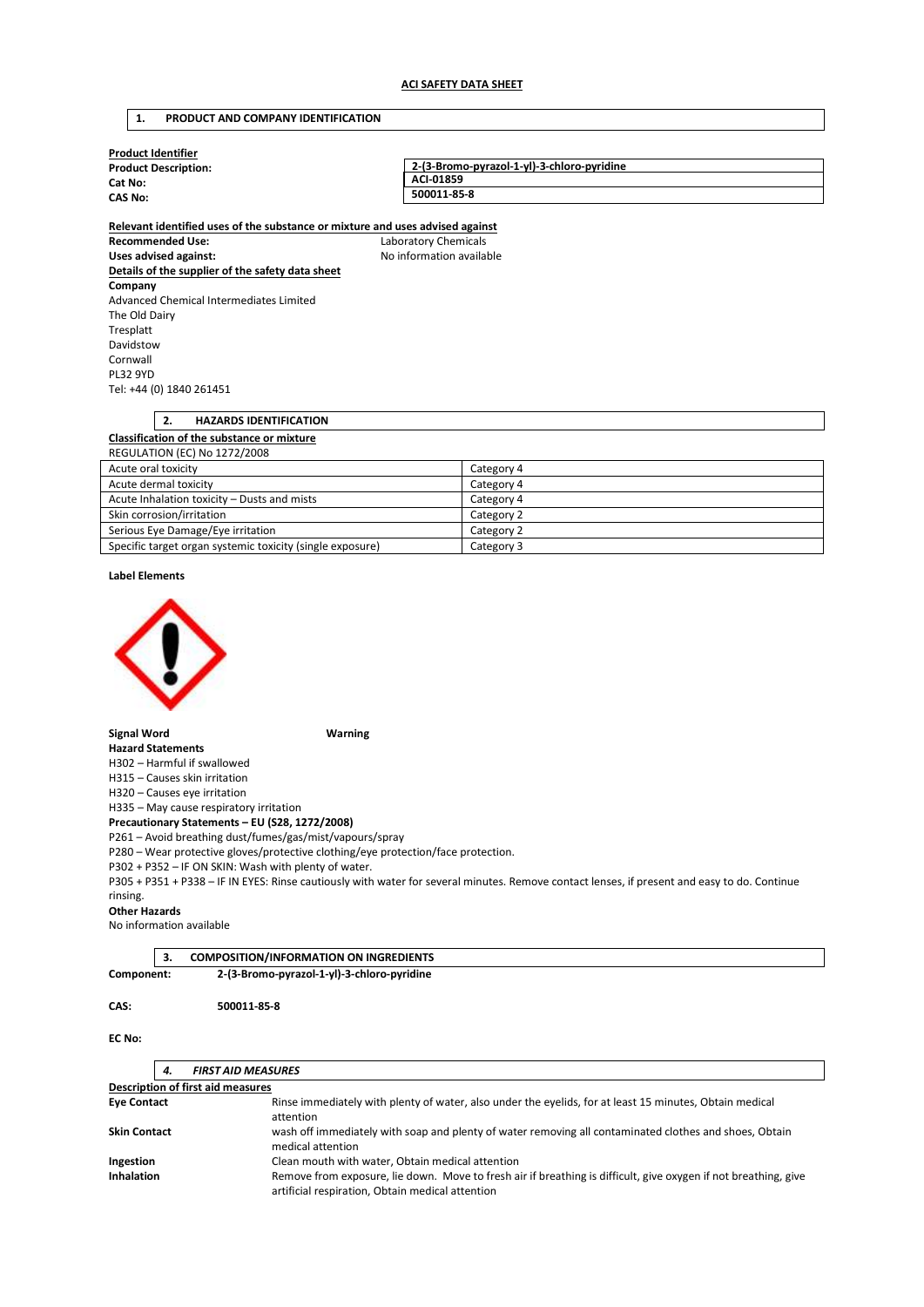# **5. FIRE-FIGHTING MEASURES**

## **Extinguishing media**

**Suitable Extinguishing Media** 

Water spray Carbon dioxide (CO2) Dry chemical foam

**Extinguishing media which must not be used for safety reasons** 

No information available

**Special hazards arising from the substance or mixture** 

Thermal decomposition can lead to release of irritating gases and vapours

# **Advice for fire-fighters**

As in any fire, wear self-contained breathing apparatus pressure-demand, MSHA/NIOSH (approved or equivalent) and full protective gear.

|                                        | 6.<br><b>ACCIDENTAL RELEASE MEASURES</b> |                                                                               |                                                                                                                                                  |  |
|----------------------------------------|------------------------------------------|-------------------------------------------------------------------------------|--------------------------------------------------------------------------------------------------------------------------------------------------|--|
|                                        |                                          | Personal precautions, protective equipment and emergency procedures           |                                                                                                                                                  |  |
|                                        |                                          | Ensure adequate ventilation                                                   |                                                                                                                                                  |  |
|                                        |                                          | <b>Environmental precautions</b>                                              |                                                                                                                                                  |  |
|                                        |                                          | Prevent further leakage or spillage if safe to do so                          |                                                                                                                                                  |  |
|                                        |                                          | Methods and material for containment and cleaning up                          |                                                                                                                                                  |  |
|                                        |                                          |                                                                               | Sweep up or spillage and collect in suitable container for disposal. Use suitable absorbent if required. Do not let this chemical enter the      |  |
| environment                            |                                          |                                                                               |                                                                                                                                                  |  |
|                                        |                                          |                                                                               |                                                                                                                                                  |  |
|                                        | 7.                                       | <b>HANDLING AND STORAGE</b>                                                   |                                                                                                                                                  |  |
|                                        |                                          | <b>Precautions for Safe Handling</b>                                          |                                                                                                                                                  |  |
|                                        |                                          |                                                                               | Avoid contact with skin and eyes. Do not breath dust. Do not breath vapours or spray mist. Do not ingest                                         |  |
|                                        |                                          | Conditions for Safe Storage, including any incompatibilities                  |                                                                                                                                                  |  |
|                                        |                                          | Keep in a dry, cool and well-ventilated place. Keep container tightly closed. |                                                                                                                                                  |  |
|                                        | 8.                                       | <b>EXPOSURE CONTROLS/PERSONAL PROTECTION</b>                                  |                                                                                                                                                  |  |
| <b>Control Parameters</b>              |                                          |                                                                               |                                                                                                                                                  |  |
| <b>Exposure limits</b>                 |                                          |                                                                               | Not applicable                                                                                                                                   |  |
| Derived No Effect Level (DNEL)         |                                          |                                                                               | No information available                                                                                                                         |  |
|                                        |                                          | <b>Predicted No Effect Concentration</b>                                      | No information available                                                                                                                         |  |
| (PNEC)                                 |                                          |                                                                               |                                                                                                                                                  |  |
|                                        |                                          |                                                                               |                                                                                                                                                  |  |
| <b>Exposure Controls</b>               |                                          |                                                                               |                                                                                                                                                  |  |
| <b>Engineering Measures</b>            |                                          |                                                                               | Ensure adequate ventilation, especially in confined areas. Ensure that eyewash stations<br>and safety showers are close to workstation location. |  |
|                                        |                                          | <b>Personal Protective Equipment</b>                                          |                                                                                                                                                  |  |
|                                        | 1.                                       | Eye protection                                                                | Goggles                                                                                                                                          |  |
|                                        | 2.                                       | <b>Hand protection</b>                                                        | Protective gloves                                                                                                                                |  |
|                                        | 3.                                       | Skin and body protection                                                      | Wear appropriate protective gloves and clothing to prevent skin exposure                                                                         |  |
|                                        | 4.                                       | <b>Respiratory protection</b>                                                 | Follow the OSHA respirator regulations found in 29 CFR 1910.134 OR European Standard                                                             |  |
|                                        |                                          |                                                                               | EN 149. Use a NIOSH/MSHA or European Standard EN 149 approved respirator                                                                         |  |
|                                        |                                          |                                                                               | if exposure limits are exceeded or if irritation or other symptoms are experienced.                                                              |  |
|                                        |                                          |                                                                               |                                                                                                                                                  |  |
| <b>Hygiene Measures</b>                |                                          |                                                                               | Handle in accordance with good industrial hygiene practice                                                                                       |  |
| <b>Environmental Exposure Controls</b> |                                          |                                                                               | No information available                                                                                                                         |  |

### **9. PHYSICAL AND CHEMICAL PROPERTIES**

| <b>Physical State</b>      | Solid      |
|----------------------------|------------|
| Appearance                 | Beige      |
| <b>Boiling Point/Range</b> |            |
| <b>Melting Point/Range</b> |            |
| <b>Flash Point</b>         |            |
|                            |            |
| <b>Molecular Formula</b>   | C8H5BrCIN3 |
| <b>Molecular Weight</b>    | 258.51     |
|                            |            |

# **10. STABILITY AND REACTIVITY**

**Reactivity Chemical Stability**  Stable under normal conditions **Possibility of Hazardous Reactions**  Hazardous Polymerization and the Society of the No information available<br>Hazardous Reactions available No information available No information available **Conditions to Avoid**  Incompatible products. Heat. **Incompatible Materials**  Acids, bases, strong oxidizing agents, strong reducing agents, **Hazardous Decomposition Products**  In combustion emits toxic fumes.